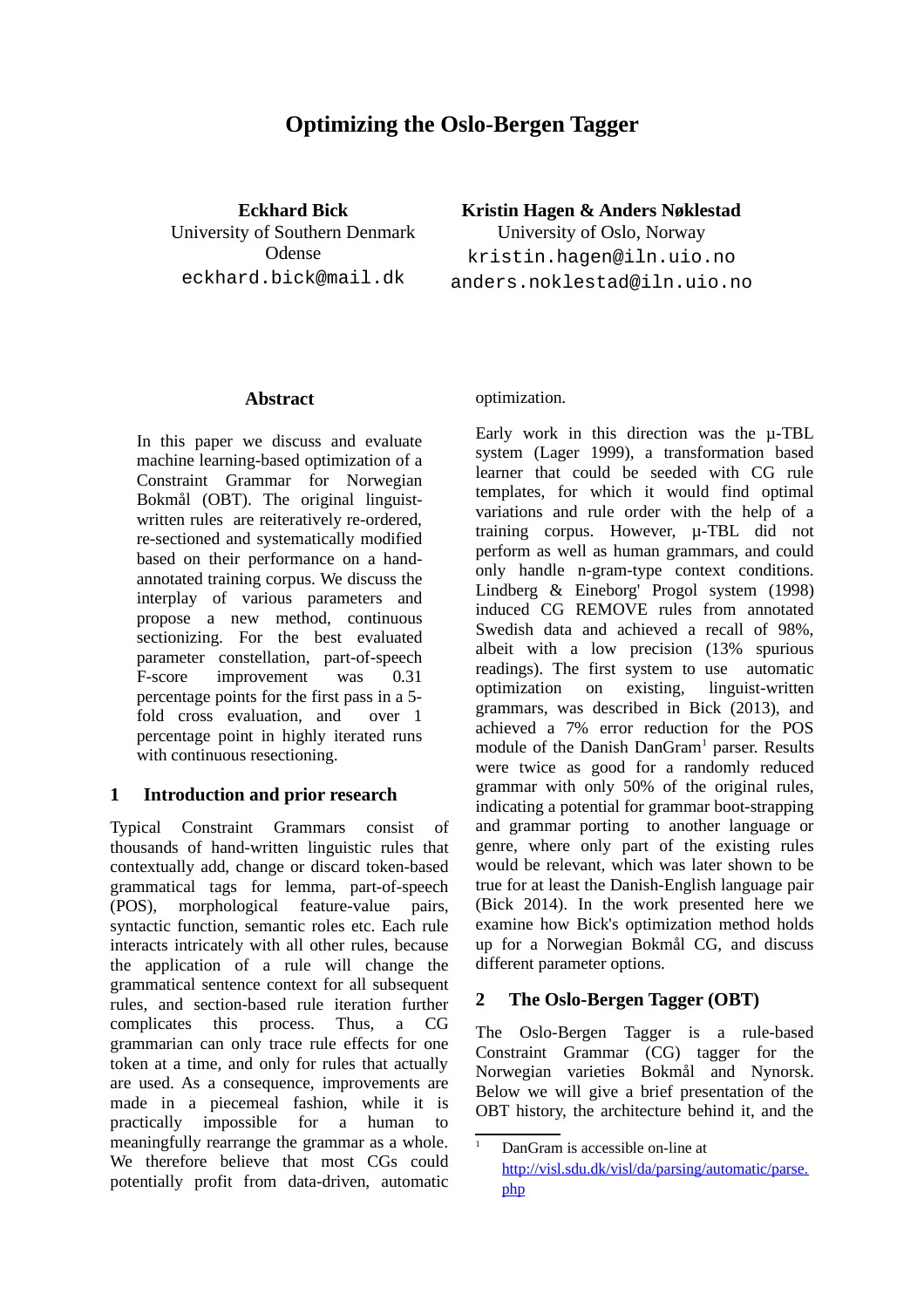OBT performance. The presentation will focus on the Bokmål tagger.

## **2.1 History**

OBT was developed in 1996–1998 by the Tagger Project at the University of Oslo. The linguistic rules were written at the Text Laboratory in the CG1 rule framework (Karlsson et. al. 1995). Originally, the tagger used a rule interpreter from the Finnish company Lingsoft AB. The tagger performed both morphological and syntactic analysis (Johannessen et. al. 2000). In 2000 the preprocessor and the rule interpreter was replaced by a reimplementation in Allegro Common Lisp made by Aksis (now Uni Research Computing) in Bergen, and the tagger was named The Oslo-Bergen Tagger.

Within the project Norwegian Newspaper Corpus (2007-2009), OBT was once again converted. The CG rules were semiautomatically transformed from CG1 to the new CG3 formalism (Bick & Didriksen 2015), and Uni Research Computing made a stand-alone version of the preprocessor that could work together with the CG3 compiler<sup>[2](#page-1-0)</sup>.

Finally, a statistical module was trained to remove the last ambiguity left by OBT. This module also performed lemma disambiguation, a task the original OBT did not do. The new system was called OBT+stat and is described in more detail in Johannessen et. al. (2012).

In this article we will focus on the morphological CG part of OBT+stat since the optimization is performed on the morphological rules without regard to the statistical module.

## **2.2 The architecture behind OBT**

The morphological part of OBT consists of two modules:

a) Preprocessor: The preprocessor is a combined tokenizer, morphological analyzer and guesser that segments the input text into sentences and tokenizes their content. There are special rules for names and various kinds of abbreviations. Each token is assigned all possible tags and lemmas from the electronic lexicon *Norsk ordbank* (Norwegian Word Bank). The Bokmål part of this lexicon contains more than 150 000 lemmas together with inflected forms (Hagen & Nøklestad 2010). The guesser includes a compound word analyzer and manages productively formed compounds as well as unknown words (Johannessen & Hauglin 1998).

b) Morphological disambiguator: The morphological disambiguator is based on CG3 rules that select or remove tags attached to the input tokens. There are 2279 linguistic rules in this module. 693 of them are rules for specific word forms. 1371 are SELECT rules and 908 are REMOVE rules.

The tag set is rather large, consisting of 358 morphological tags. The part of speech classifications, which include information about morphosyntactic features, are performed in accordance with Norsk referansegrammatikk (Faarlund et. al. 1997).

## **2.3 OBT performance**

The original tagger was tested on an unseen evaluation corpus of 30,000 words taken from a wide variety of material such as literary fiction, magazines and newspapers. The recall and precision were 99.0 and 95.4 percent respectively, with a combined F-measure of 97.2 (Hagen & Johannessen 2003:90)

After the conversion to CG3 format, recall remained at 99.0 percent while precision increased to 96.0 percent, resulting in an Fmeasure of 97.5 (see the OBT homepage).

## **3 Grammar optimization**

For our experiments we used a 155.000 word<sup>[3](#page-1-1)</sup> corpus with hand-corrected OBT tags covering POS and inflection. The original corpus was divided into a (larger) development section and a (smaller) testing section. We used this division for the parameter-tuning experiments, but for the final results, in order to avoid a bias from human rule development, we fused these sections and created sections of equal size to be used in 5-fold cross evaluation. We also adapted the OBT grammar itself, because its rules have operators, targets and contexts on separate lines, sometimes with interspersed comments. Although CG3 compatible, this format had to be changed into 1 line-per-rule in order to make rule movements and rule ordering possible.

#### **3.1 Optimization technique and parameters**

The optimization engine works by computing for

<span id="page-1-0"></span>CG3 (or vislcg-3) is open source and available at SDU: http://visl.sdu.dk/constraint\_grammar.html

<span id="page-1-1"></span><sup>&</sup>lt;sup>3</sup> when counting all tokens, including punctuation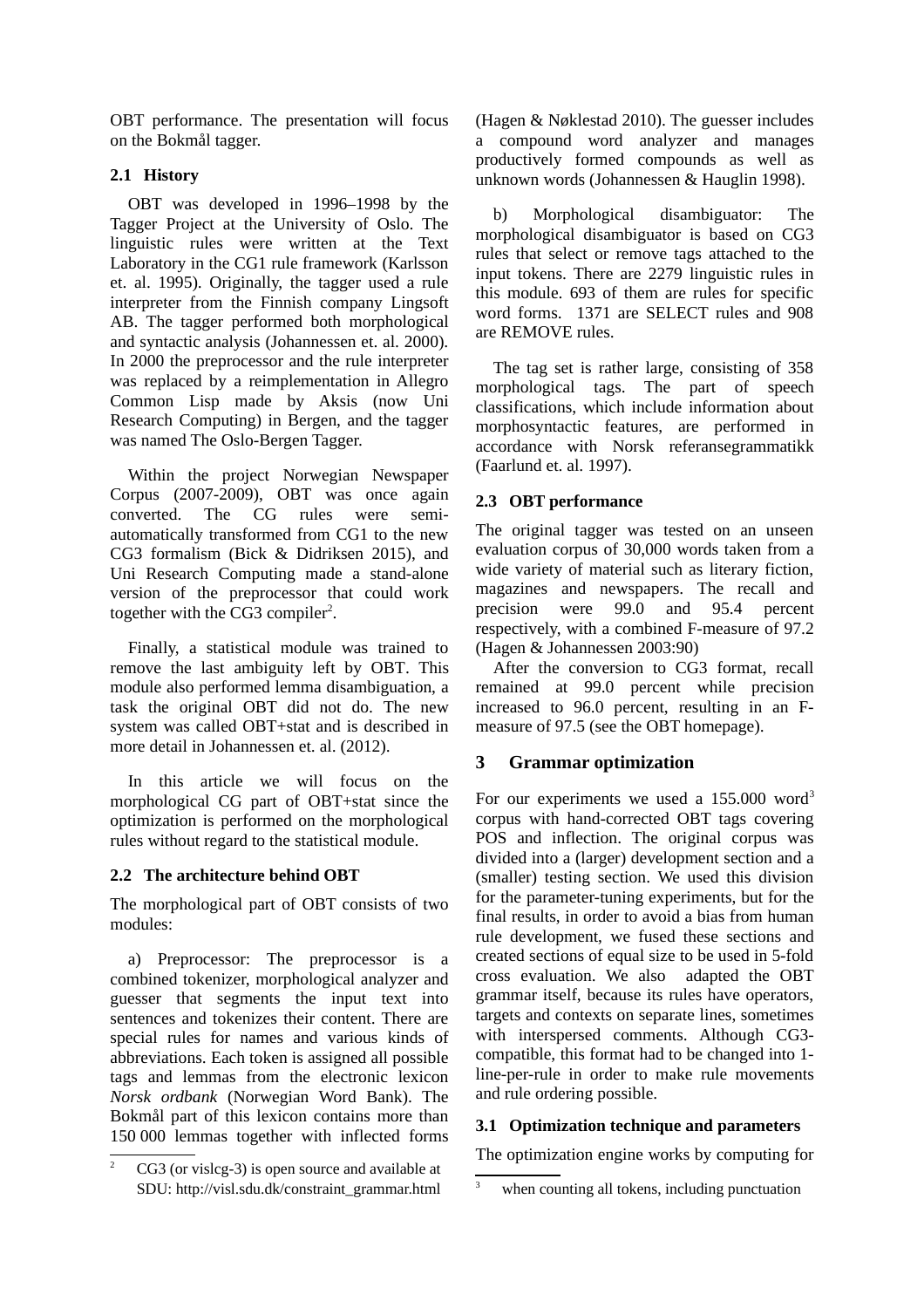each rule in the grammar a performance value based upon how often it selects or removes a correct reading in the training corpus. Rules are then reordered, removed or modified in reaction to this value, and the effect measured on the test corpus. After this, the process is repeated with the new grammar, and so on. As in Bick (2013, 2014), we investigated the following actions and parameters:

(1) Sorting rules according to performance

(2) Promoting good rules the next-higher section (good = error percentage lower than  $T/2$ )

(3) "Demoting" bad rule to the next-lower section (bad = error percentage higher than  $T$ )

(4) "Killing" very bad rules (error percentage is over 0.5, doing more bad than good)

(5) Add relaxed versions of good rules, by removing C- (unambiguity-) conditions and, conversely, changing BARRIERs into **CBARRIERS** 

(6) Replace bad rules with stricter versions, by adding C conditions and turning CBARRIER into BARRIER.

(7) "Wordform stripping" - i.e. adding a relaxed version of a wordform-conditioned rule without this condition, thus allowing it to work on all tokens.

Performance values (recall, precision and Fscore) for the modified grammars, in the tables below, are for POS (i.e. without inflection), and because OBT has more than one tag for a comma, evaluation also includes punctuation.

#### **3.2 What did not work, or in limited ways**

The maybe most obvious step, sorting rules section-internally after each iteration, decreased performance. Sorting was only helpful in dry-run<sup>[4](#page-2-0)</sup> mode, for an initial ordering of the original grammar and after the 1. iteration's addition of modified rules<sup>[5](#page-2-1)</sup>, and only in the combination of complete sorting plus resectioning. regardless if sorting was performed for sections individually or for the whole grammar together. The importance of re-sectioning indicates that the existence and placement of sections is an important parameter, that the concept of a good/bad rule is section-dependent<sup>[6](#page-2-2)</sup>, and that it is an important optimization parameter. All runs in the table below were with standard PDK and 1 time dry-run sorting and examine different combinations of iterative sorting. As can be seen, section-internal sorting worked worst (F=96.26), having a kill-section helped more (F=96.49) than factoring in human sectioning as a weight (F=96.26). But in all instances, iterated sorting was worse than 1-time sorting (F=96.56). Increasing the number of sections to 11 led to a certain recovery of F-scores in hight iterations, but could not beat the first run in our experiment window (50 runs).

| <b>PDK</b>                                     | ite-<br>ration | (%)   | <b>Recall Precision</b><br>(%) | F-<br>score |
|------------------------------------------------|----------------|-------|--------------------------------|-------------|
| original grammar                               |                | 98.08 | 94.27                          | 96.13       |
| no iterated sorting                            | З              | 98.72 | 94.50                          | 96.56       |
| sorting 5 sections                             | 1              | 98.23 | 94.66                          | 96.41       |
| sorting 11 sections<br>$(->$ F-score recovery) | 1              | 98.22 | 94.66                          | 96.41       |
| sorting $11, +$ kill                           | 1              | 98.33 | 94.72                          | 96.49       |
| sorting2, +kill                                | 1              | 98.32 | 94.72                          | 96.49       |
| sorting11, -kill, human<br>section-weighting   | 11             | 98.25 | 94.36                          | 96.26       |
| sorting <sub>5</sub> sect.-internal            | 14             | 96.99 | 94.35                          | 95.65       |

#### Effects of iterated sorting

Word form stripping was reported in Bick (2014) to have had a positive effect in cross language grammar porting, but we could not reproduce this effect in the monolingual setup with the same parameters (PDK, 1 dry-sorting). Crosslanguage, the method can possibly offset the problem that wordforms from one language don't exist in the other, creating versions of the rules

<span id="page-2-0"></span><sup>4</sup> In a dry-run call, CG3 applies all rules once, but without making changes to the input. Rule tracing in a dry-run will therefore is a way to measure how rules would perform in isolation without actually running thousands of 1-rule minigrammars.

<span id="page-2-1"></span>The rule change that profited from sorting was stripping of wordform target conditions, because this change creates very unrestrained and dangerous rules.

<span id="page-2-2"></span><sup>6</sup> 10% errors, for instance, is good in a heuristic section, where most of the disambiguation has been done already, but may be bad if the rule is run too early, where the error rate may be the same in relative terms, but worse in absolute terms, because it will apply to more cases.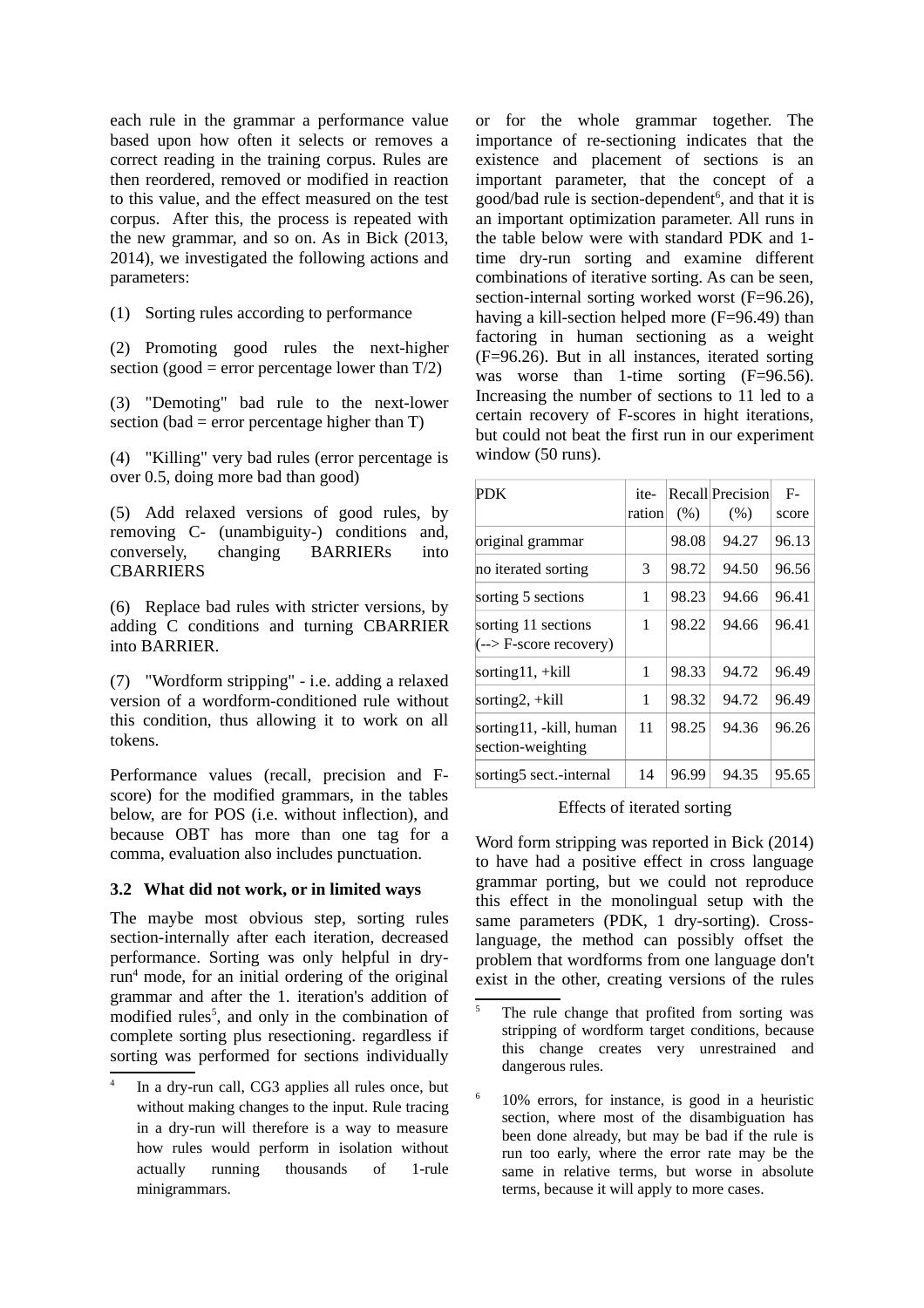that work at least in terms of POS etc., while this effect is not relevant monolingually, were wordform rules just get more risky by losing their pivotal wordform condition. However, with a subsequent second dry-run sorting and very high, section-growing iteration counts, the optimizer seems to be able to identify the useful subset of wordform-stripped rules and find acceptable section placements for them (cf ch. 4).

In terms of numerical parameters we experimented with the error threshold, but failed to find a better value the 0.25 suggested by (Bick 2013) - both lower and higher thresholds decreased performance, independently of other parameter settings<sup>[7](#page-3-0)</sup>.

#### **3.3 What did work**

While the negative effect of sorting confirms results for Danish, there was a surprising difference regarding promoting, demoting and killing. For DanGram, demoting and killing rules had a beneficial effect, while promoting rules had almost no effect. For OBT, however, rule promotion (P) was important, and for a combination of only demoting (D) pseudokilling (k3) extra iterations did not yield a better effect than the initial one-time sectioned rule-sorting (S0).

|                                 | R                                | dR | P     | dP | E     | dF |
|---------------------------------|----------------------------------|----|-------|----|-------|----|
| unaltered grammar   98.08       |                                  |    | 94.27 |    | 96.13 |    |
| $SOD(s)k3$ , -w<br>$(i=1/50^8)$ | 98.22 0.14 94.66 0.39 94.41 0.28 |    |       |    |       |    |
| S0PDsk3, -w<br>$(i=45/50)$      | 98.71 0.63 94.85 0.58 96.75 0.62 |    |       |    |       |    |

#### Effect of rule promoting

This can possibly be explained by different grammar properties: OBT is recall-optimized (there are about 4 times as many spurious readings than errors<sup>[9](#page-3-2)</sup>), while DanGram resolves

almost all ambiguity (i.e. one reading per token), so that precision will roughly equal recall. Therefore OBT profits from promoting good rules (so they can do more disambiguation work), while DanGram, on the recall side, profits from demoting and killing rules (preventing them from removing correct reading). Another difference between the two grammar is that OBT has a higher proportion of SELECT rules and a lower proportion of C contexts and BARRIERs. Because C and BARRIER contexts are harder to  $instantiate<sup>10</sup>$  $instantiate<sup>10</sup>$  $instantiate<sup>10</sup>$  (needing more supporting context disambiguation first), and because SELECT resolves ambiguity in one go that REMOVE rules would have needed several steps for, it can be said that DanGram's rules work more incrementally and indirectly, while OBT is more direct in its disambiguation. This harmonizes with the finding that promoting helped OBT, but not DanGram, because promoting makes sense for rules that are formulated as "absolute truths" (SELECT rules), but doesn't help for rules whose C and BARRIER contexts force them to wait for other rules to work first anyway.

|                  | DanGram                       | OBT                     |
|------------------|-------------------------------|-------------------------|
| morph. rules     | 5120                          | 2215                    |
| <b>REMOVE</b>    | 2837 (55.4%)                  | 898 (40.5%)             |
| <b>SELECT</b>    | 2178 (42.5%)                  | 1312 (59.2%)            |
| <b>OTHER</b>     | $105(2.1\%)$                  | $5(0.2\%)$              |
| wordform rules   | 1808 (35.3%)                  | 777 (35.1%)             |
| contexts         | 17539<br>$(3.48/\text{rule})$ | 11525<br>$(5.55$ /rule) |
| C conditions     | 4549 (25.9%)                  | 1303 (11.3%)            |
| NOT              | 3239 (18.5%)                  | 5007(43.4%)             |
| <b>NEGATE</b>    | 477 (2.7%)                    | $5(0.0\%)$              |
| <b>LINK</b>      | 4192 (23.9%)                  | 2705 (23.5%)            |
| <b>BARRIERS</b>  | 3554 (20.3%)                  | $927(8.0\%)$            |
| <b>CBARRIERS</b> | 276 (1.6%)                    | 44 (0.4%)               |
| global contexts  | 4597 (26.2%)                  | 3326 (28.9%)            |

Grammar properties DanGram - OBT

<span id="page-3-0"></span>However, we did not have computational resources to experiment with exponent changes or the \*0.5 difference between good rule and bad rule thresholds.

<span id="page-3-1"></span><sup>8</sup> F-Score stabilized below the initial sorting optimization, independently of whether new sections were added or not, for the latter from iteration 11, at 96.224, for the former from iteration 5, at 96.222.

<span id="page-3-2"></span><sup>&</sup>lt;sup>9</sup> This 1:4 ratio holds for both for our own tests (R=98, P=92) and Hagen & Johannessen's (2003) evaluation (R=99, P=96)

<span id="page-3-3"></span><sup>&</sup>lt;sup>10</sup> The effect may be somewhat compensated for, however, by the higher percentage of NOT rules in OBT, which also makes rules more "cautious".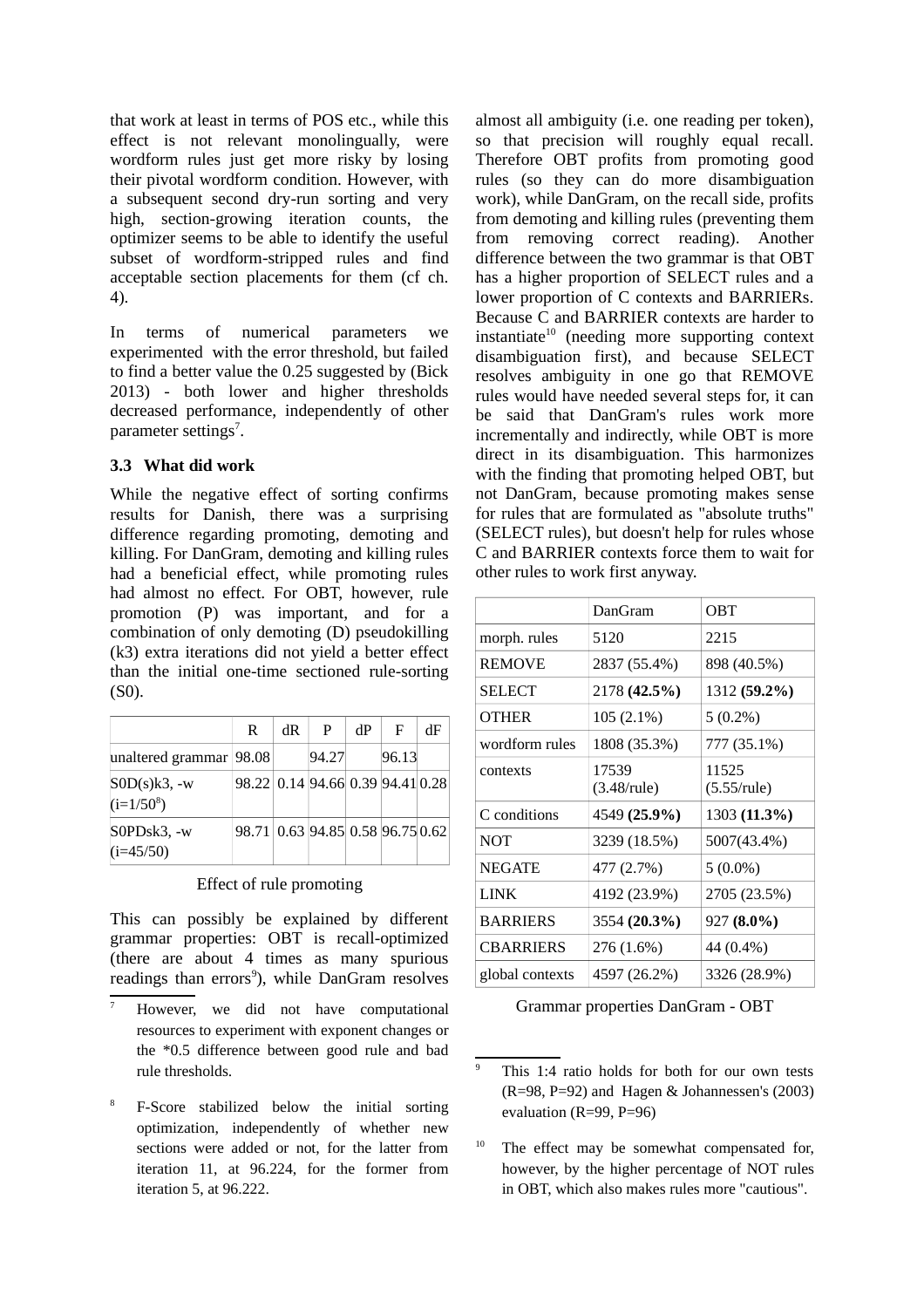Killing rules does have a slight initial effect in OBT, but over several iterations, the effect is negligible. We therefore introduced a compromise parameter into the optimizer, defining "killing" as moving a rule  $10^{11}$  $10^{11}$  $10^{11}$  sections down, rather than removing it completely it from the grammar. This did not have an adverse effect, and while most of these rules never moved up again in later iterations, a few of them can do a little late heuristic work in low sections. The method also preserves the rules in question for use with other text types, reducing the risk of over-fitting a very lean grammar to a specific training corpus. Metaphorically speaking, we preserve a varied "gene pool" of rules as a reserve for a new data environment. In the same vein we decided to preserve unused rules (rather than going for an efficiency gain in a leaner  $grammar)^{12}$  $grammar)^{12}$  $grammar)^{12}$ .

We also noted a positive effect, especially on precision, from adding relaxed versions of good rules and a smaller positive effect from making bad rules stricter.

## **3.4 Sectionizing**

Sectionizing the grammar is not only a key parameter with any sorting configuration, but also in general. The standard optimizer from (Bick 2013) adds one new first section for moving up rules from the original first section, and had a positive effect from this. But we wanted to test the hypothesis that more sections will lead to a more fine-grained quality ordering of rules and exploit the fact that the CG compiler will try rules *twice* (or even three times) within the same section, and rerun higher-section rules before it starts on the next lower  $(=$  more heuristic) section. So we added new top and bottom sections at each iteration, allowing the grammar to differentiate more when promoting and demoting existing and changed rules (PDN).

| רז    | dR | D   | dP | F              |  |
|-------|----|-----|----|----------------|--|
| 98.08 |    | −…… |    | QG 12<br>しい・エコ |  |

<span id="page-4-0"></span>We also tried a lower number, 3, which did not work as well.

<span id="page-4-1"></span><sup>12</sup> Rules may be unused only because they are placed in a certain section, so they can also come back into play in later iterations during training, when other - higher - rules, that did their work for them, are demoted to a section below a given inactive rule.

| S0PDk3, -w (i=1)                                 | 98.22 0.14 94.66 0.39 94.41 0.28 |  |  |  |  |  |  |
|--------------------------------------------------|----------------------------------|--|--|--|--|--|--|
| S0PDNk3. -w<br>$(i=45/50)$                       | 98.71 0.63 94.85 0.58 96.75 0.62 |  |  |  |  |  |  |
| $Fff$ ect of sectionizing $(S() = 1$ dry sorting |                                  |  |  |  |  |  |  |

Effect of sectionizing (S0=1 dry sorting, k3=killing by moving 3 sections down)

Continually adding extra sections to the grammar had a marked dampening effect on the performance oscillation of the iteration curve. Also, performance kept increasing, with late stabilization, and a maximum at iteration 45 in the example, whereas most runs with a stable section number had their F-Score maximum already in the first iteration, and stabilized somewhere between the unoptimized performance and this first maximum. In theory, the section-adding technique can end up sectionseparating individual rules, making the process equivalent to precise one-by-one rule ordering, which conceptually beats the group ordering achieved by fixed-section optimization.

The obvious price for adding new sections was slower execution - with a worst case ceiling at quadratic growth in time consumption (because the compiler reruns lower sections before embarking on a new one). In practice, however, the distribution of rules across sections was lumpy. For instance, when adding sections for top/bottom-moved rules but not removing empty sections, the grammar from iteration 51 in the above test had 20 used and 32 empty sections, grammar 100 had 15 used and 62 empty sections $^{13}$  $^{13}$  $^{13}$ .

It should be noted that once a grammar is optimized, execution time can be improved at a fairly small price by reducing the number of sections. Thus, F-score decreased only marginally when we resectioned an optimized 50-section grammar to 6 equal sections. However, the effect on recall and precision was unequal - the former fell by 0.5 percentage points, the latter rose by 0.4 percentage points. Both effects can be explained by strong but dangerous rules acting too early. Still, in average F-score terms, optimization with a very finegrained section skeleton will more or less amount to individual rule ordering and therefore

<span id="page-4-2"></span>In a final, working grammar, empty sections should of course be removed, but during optimization empty in-between sections allow more fine-grained rule differentiation and seemed to have a slight positive effect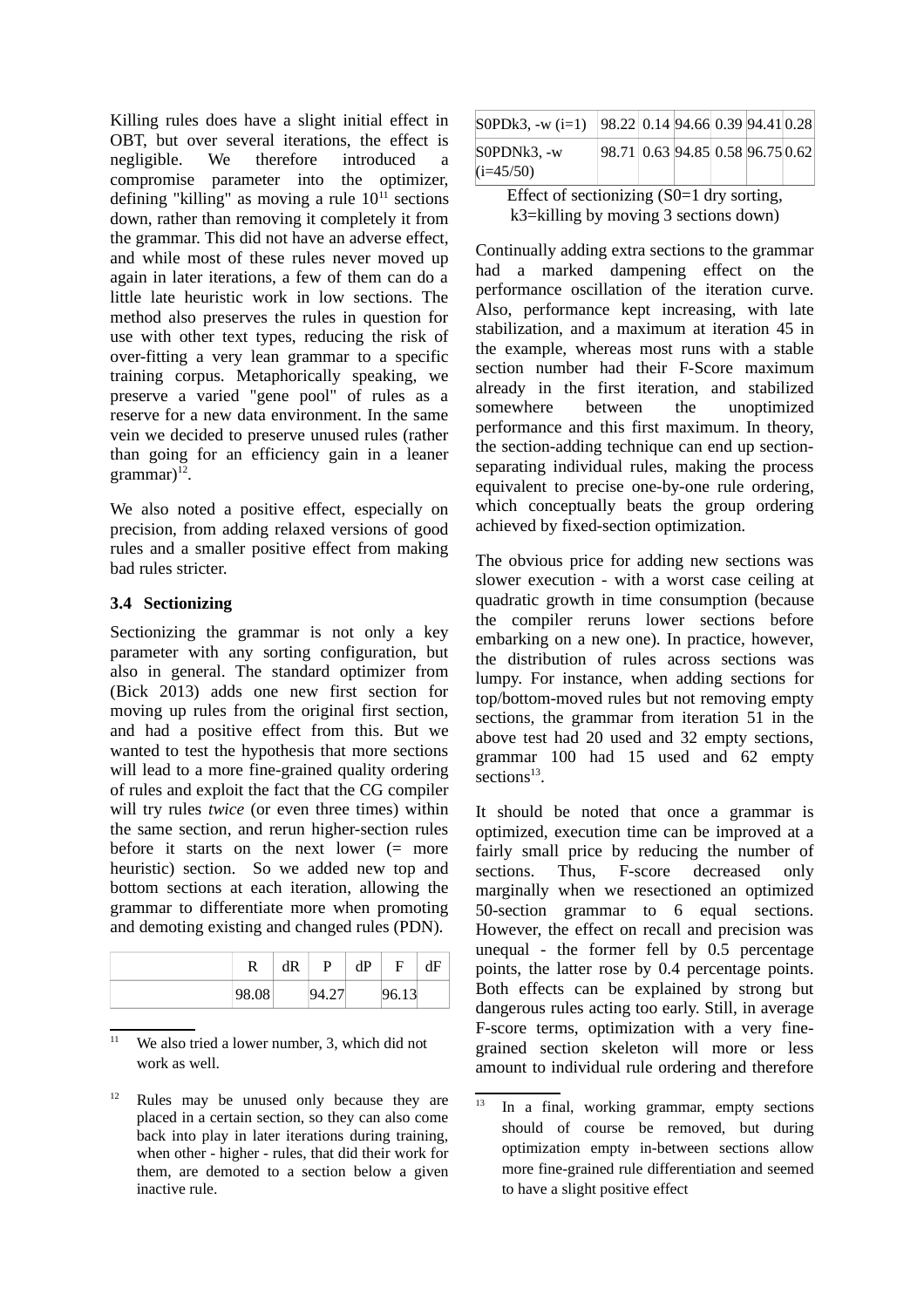tolerate de-sectioning. In our experiment, even removing *all* sections borders still did not seriously harm F-Score. Thus, sections are important for the optimization process, but in an optimized grammar they are less important than in the human original.

## **4 Final results**

To achieve as reliable results as possible, we used a 5-fold cross evaluation for the final evaluation. For the best parameter setting (dry sorting, promoting and demoting with new sections, pseudokilling), the initial F-score optimization gain (1. iteration) varied from 0.27 to 0.36 percentage points between the 5 combinations, with an absolute F-score spread of 95.58 to 96.60. As might be expected, the weakest sections (3 and 4) profited the most from optimization.

| S0PDNk3, -w       | R     | dR   | P                                        | dP | F               | dF |
|-------------------|-------|------|------------------------------------------|----|-----------------|----|
| 1: $(i=1/6)$      |       |      | 98.63 0.16 94.71 0.43 96.60 0.30         |    |                 |    |
| $2: (i=1/6)$      |       |      | 98.42 0.20 94.95 0.35 95.65 0.28         |    |                 |    |
| $3: (i=1/6)$      |       |      | 97.67   0.22   93.58   0.48   95.58 0.36 |    |                 |    |
| $4: (i=1/6)$      | 97.38 | 0.26 | 93.9                                     |    | 0.44 95.60 0.36 |    |
| 5: $(i=1/6)$      | 98.24 | 0.16 | $94.7 \pm 0.38\ 96.41\ 0.27$             |    |                 |    |
| average $(i=1/6)$ | 98.07 |      | $0.20$   94.35   0.42   96.17 0.31       |    |                 |    |

Table: Performance spread across the corpus

*(S0=dry run sorting only (with resectioning=5 and 10-killing), PDs=Promoting & Demoting with new sections per iteration, k3=3-section demoting instead of killing, -w=no wordform stripping)*

With new promoting/demoting sections for every round, performance maxima tend to occur late in the iteration cycle, so to investigate the ultimate improvement potential, we used the section with the weakest dry run (3) and let iteration run for 100 rounds. Because each such run took over half a day on our hardware, we were only able to investigate few parameter settings at the time of writing. The best result, an F-Score improvement (dF) of 1.31, was achieved with reintroducing ordinary killing at iteration 15, and a maximum in round 86. When introducing a second "dry" sorting in iteration 2, i.e. after the addition of relaxed and stricted rules, and ordinary killing from iteration 4, much shorter training runs were needed (with an asymptotic maximum already in round 16), albeit at a slightly lower level  $(dF=1.09)$ . With this setting, even word formstripping could be tolerated, with a maximal dF of 0.51 in round 63. Here, too, the growth curve was asymptotic, but it still oscillated until the end, so later maxima can't be entirely ruled out and would make sense, given the very "uncautious" character of wordform-stripped rules. It is probably these "un-cautious" rules that explain why wordform-stripped rules benefited precision twice as much as recall, while high iterations otherwise had a strong recall bias.

Performance oscillations for the training corpus correlated with performance on the test set, but test corpus results for grammars with training corpus maxima $^{14}$  $^{14}$  $^{14}$  could deviate up to 0.1% from the actual test corpus peak, which is a rough measure for the expected "performance impredictability" when using ML-optimized grammars on unknown data.

| test chunk $3^{15}$                  | R     | dR | P                                | dР | F     | dF |
|--------------------------------------|-------|----|----------------------------------|----|-------|----|
| $i=0$                                | 97.46 |    | 93.10                            |    | 95.23 |    |
| S0PDNk3K15, -w<br>$(i$ -max=86/100)  | 99.09 |    | 1.63 94.11 1.01 96.54 1.31       |    |       |    |
| training $i=86$                      | 99.26 |    | 84.99                            |    | 91.57 |    |
| S2PDNk3K4, -w<br>$(max = 16 const.)$ | 98.86 |    | 1.40 93.90 0.80 96.32 1.09       |    |       |    |
| training $i=16$                      | 99.07 |    | 85.41                            |    | 91.73 |    |
| S2PDNk3K4, -w<br>$(i$ -max=63/100)   |       |    | 97.80 0.34 93.76 0.66 95.74 0.51 |    |       |    |
| training $i=63$                      | 98.04 |    | 89.18                            |    | 93.40 |    |

Best case scenario - "Unlimited" iterations

# **5 Conclusion**

We have demonstrated that ML-optimization can be successfully performed for a Norwegian constraint grammar, and explored a new sectioning strategy and the respective influences

<span id="page-5-0"></span> $14$  F-scores for training runs appear to be lower than for the test corpus, but only because the optimizer in the training runs evaluates against full tag lines, i.e. with inflection and secondary tags, not just POS.

<span id="page-5-1"></span> $15$  We ran the second parameter setting for the original training/test-split too, with the same asymptotic result. F-Sore topped at 96.67, 0.53 percentage point above the unaltered grammar (F=96.14), but the lower increase has to be interpreted on the basis of a higher base line.